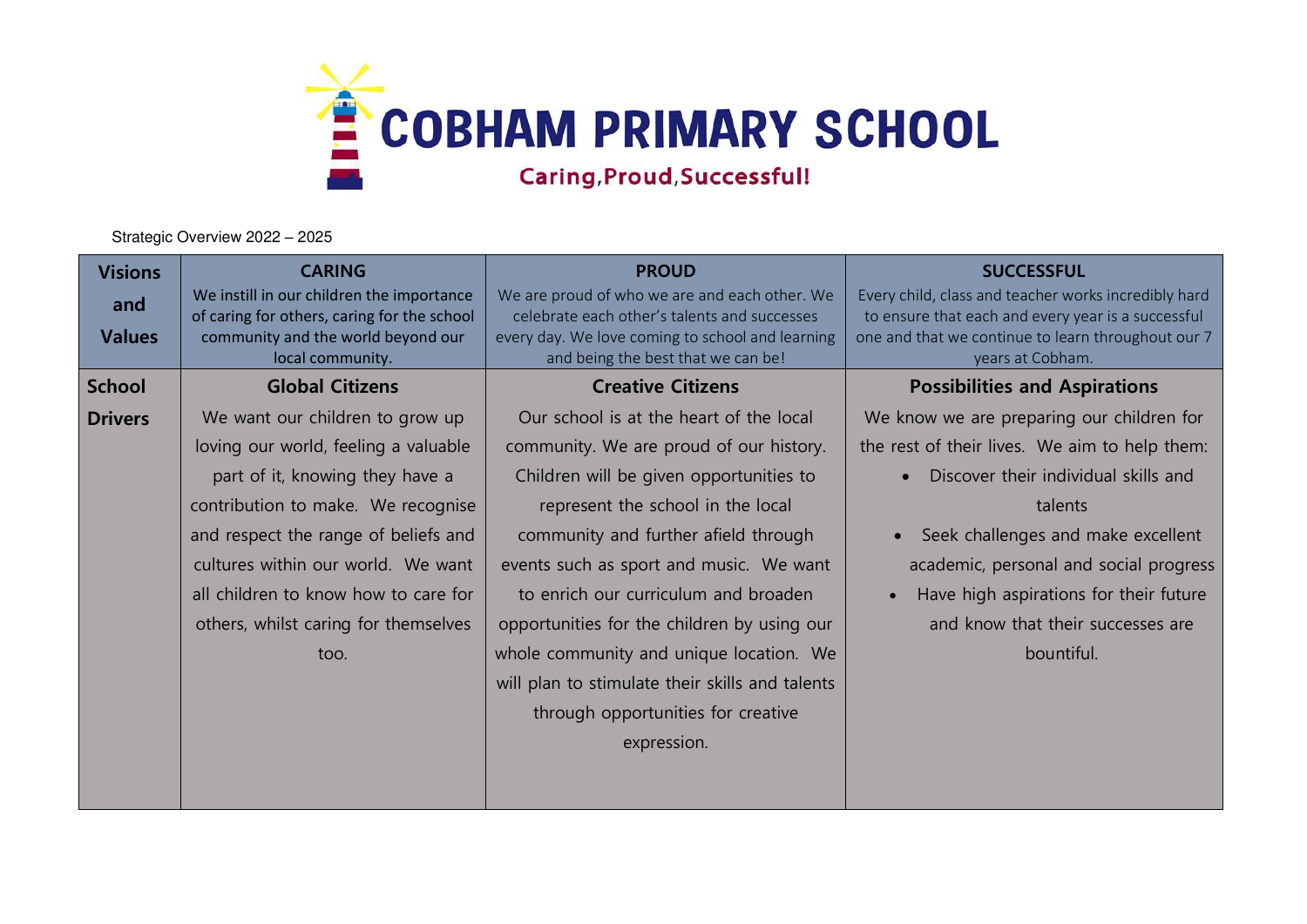

## **Priorities 1 Recruit, develop, support and retain teachers**

- a) Attract dedicated and talented members of the teaching team to fulfil their roles to the highest standards.
- b) Develop a training/support programme that will enhance the knowledge and skills of all team members.
- c) Ensure that the teaching team as a whole have access to high-quality CPD and opportunities to share best practice.
- d) Ensure there is subject expertise and a rigorous monitoring of own performance against teacher standards.

## **2 Strengthen school leadership**

- a) Implement accountability measures across the school.
- b) Provide parents and governors with clear, accessible information to support school choice and help them to hold the school to account.
- c) Incentivise great leaders to work and stay at Cobham.
- d) Ensure enough high-quality governors are in place, who will hold the leadership to account.

## **3 Drive sustainable school**

## **improvement**

- a) Embed a school system appropriate to the long term that prevents underperformance and helps the school continually improve.
- b) Ensure the school is able to deliver the curriculum to a high standard, with effective learning resources.
- c) Improve literacy, reading, spelling and phonics to reach higher standards.
- d) Ensure pupils are offered more challenging programmes of study.
- e) Ensure the school helps all pupils progress, stretching the more able pupils and supporting lower attainers.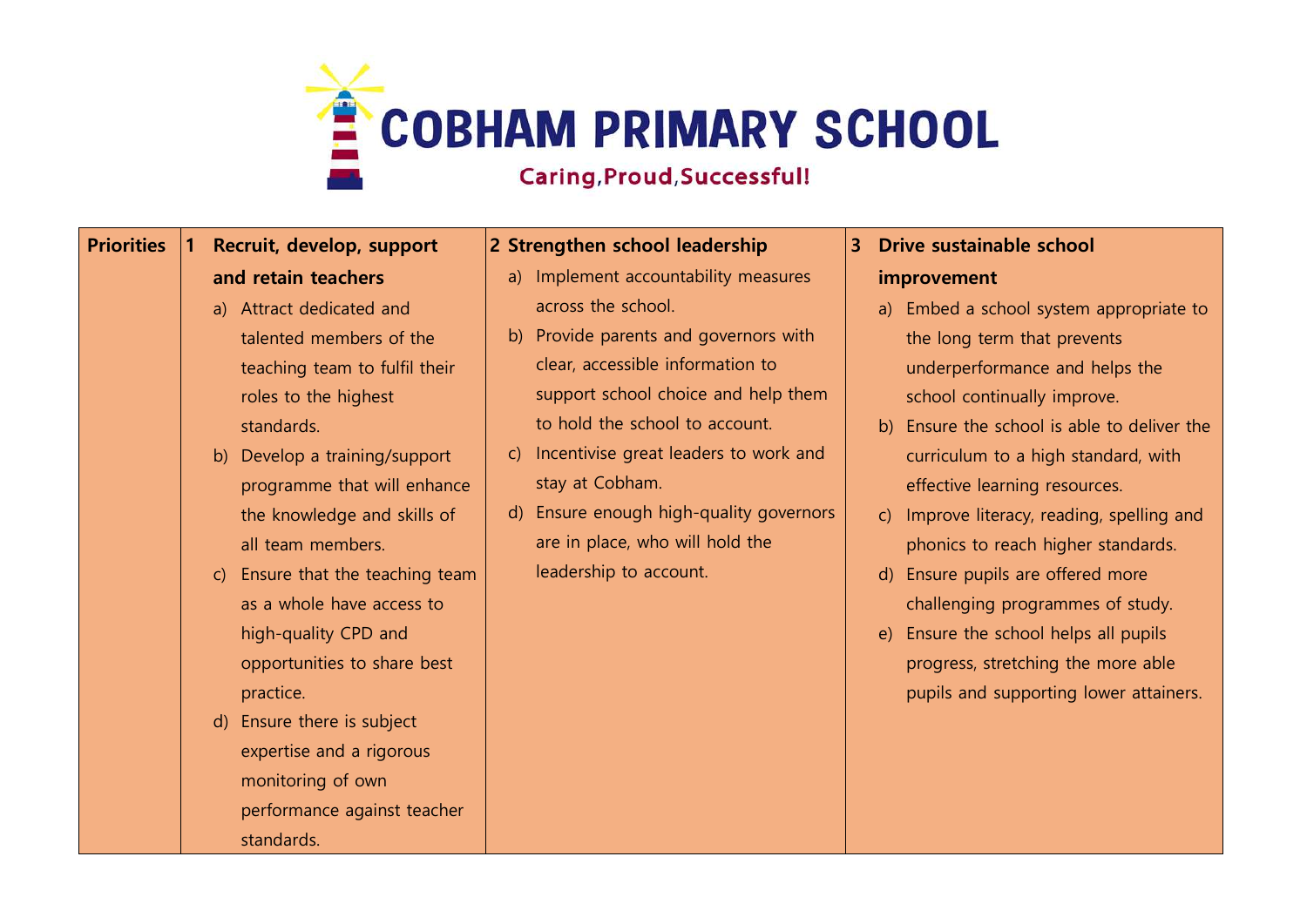

| Deliver fair and sustainable<br>$\overline{4}$                                                                                                                                                                                                         | 5 <sup>1</sup> | <b>Develop effective EYFS strategy</b>                                                                                                                                                                                                           | $\overline{6}$ | <b>Support and protect vulnerable</b>                                                                                                                                                                                                                                                                                                                                                                                                                                                                                                 |
|--------------------------------------------------------------------------------------------------------------------------------------------------------------------------------------------------------------------------------------------------------|----------------|--------------------------------------------------------------------------------------------------------------------------------------------------------------------------------------------------------------------------------------------------|----------------|---------------------------------------------------------------------------------------------------------------------------------------------------------------------------------------------------------------------------------------------------------------------------------------------------------------------------------------------------------------------------------------------------------------------------------------------------------------------------------------------------------------------------------------|
| budget planning<br>a) Ensure high needs, early years<br>and disadvantage funding is<br>utilised appropriately and<br>ensure the effectiveness of<br>Pupil Premium spending.<br>b) Maintain financial<br>management that is efficient<br>and effective. |                | a) Following the new EYFS curriculum<br>ensure the quality of early years<br>education.<br>b) Embed the new assessment criteria<br>within the EYFS curriculum.<br>c) Ensure that the EYFS is well<br>resourced and all areas are catered<br>for. |                | children<br>a) Help the children maintain good<br>mental health and well-being and<br>access support as and when required.<br>b) Ensure SEND provision is the best that<br>is can be: appropriate, child specific,<br>effective and supportive to all<br>stakeholders.<br>Ensure inclusive practises are carried<br>out which encourage and empower<br>the children.<br>d) Build positive relationships with<br>parents/carers to ensure effective<br>engagement in the life of the school<br>which will positively impact the child. |
|                                                                                                                                                                                                                                                        |                |                                                                                                                                                                                                                                                  |                |                                                                                                                                                                                                                                                                                                                                                                                                                                                                                                                                       |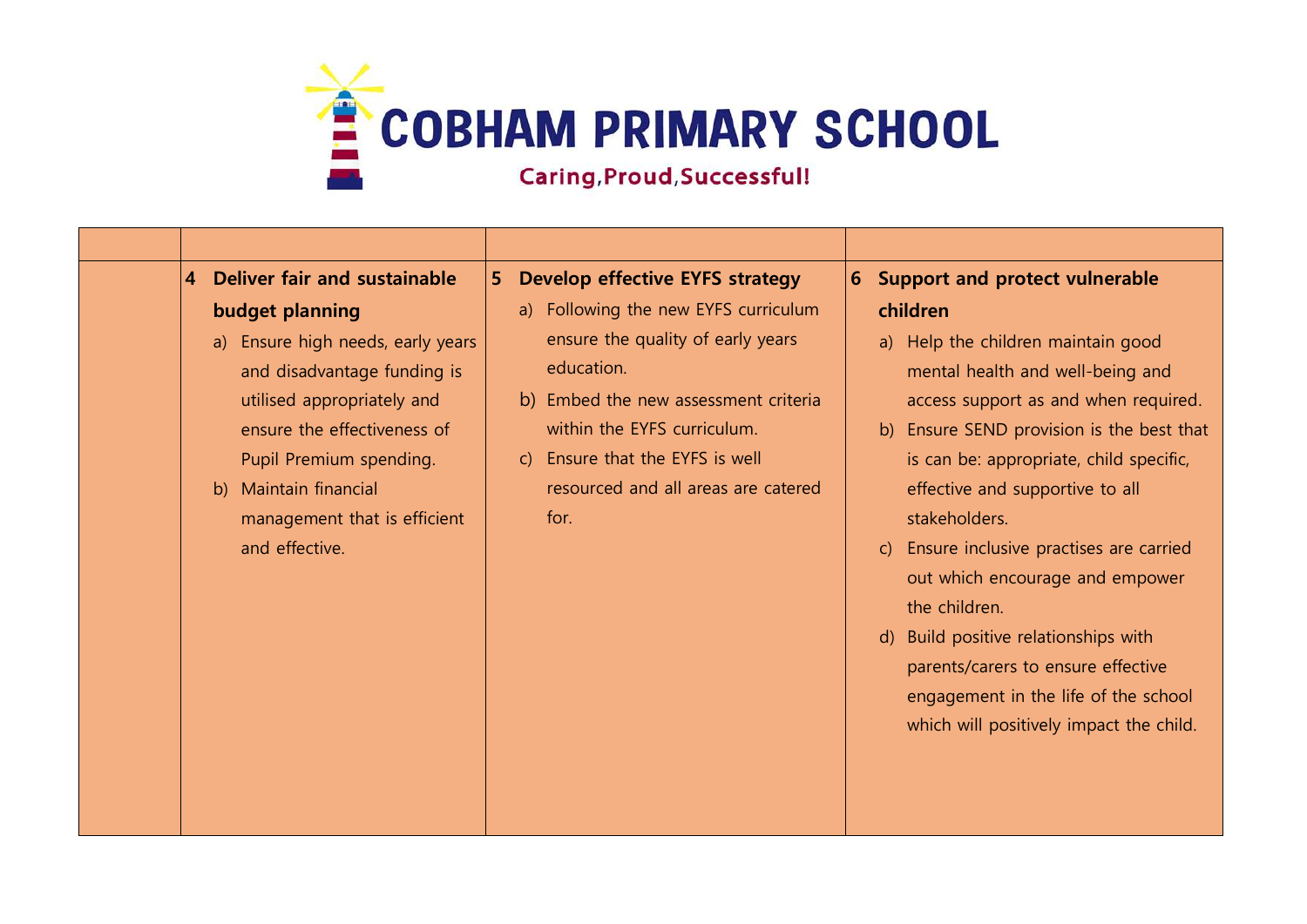

| $\overline{7}$<br><b>Build character and resilience</b> | <b>Personal development and values</b><br>8 <sup>°</sup> | Intention for teaching and learning<br>9.           |
|---------------------------------------------------------|----------------------------------------------------------|-----------------------------------------------------|
| a) Enable children to develop                           | a) Enable children to develop                            | a) Provide a reading-rich curriculum                |
| into happy, well-rounded,                               | character traits based around:                           | which enhances learning, supports the               |
| confident and resilient                                 | resilience, empathy, excellence,                         | development of communication skills                 |
| individuals to boost their                              | communication, self-awareness,                           | and results in the acquisition of                   |
| academic attainment,                                    | teamwork and positivity.                                 | knowledge as well as celebrates                     |
| employability and ability to                            | b) Continue to provide a safe and                        | differences and ensures pupils                      |
| engage in society as active                             | happy place, where there is care for                     | develop a strong moral compass.                     |
| citizens.                                               | each other and where we all grow                         | b) Provide a curriculum that challenges             |
| b) Facilitate access to high-                           | together and aspire for excellence.                      | children to think, question, problem                |
| quality activities that broaden                         | c) Promote British values of                             | solve and reason as well as giving                  |
| and enhance the curriculum.                             | democracy, mutual respect, being                         | hands on real and memorable                         |
| To ensure that we are all<br>$\mathsf{C}$               | individual, rule of law, liberty,                        | experiences.                                        |
| aware and responsible for the                           | tolerance, pride and inclusiveness                       | Provide a curriculum which nurtures<br>$\mathsf{C}$ |
| well-being and happiness of                             | within the school environment.                           | the learning behaviours and character               |
| the children, as well as each                           | d) Live and breathe our TRUST values                     | traits to help children succeed in life.            |
| other.                                                  | and know they are not just specific                      |                                                     |
|                                                         | to school life but the wider world.                      |                                                     |
|                                                         |                                                          |                                                     |